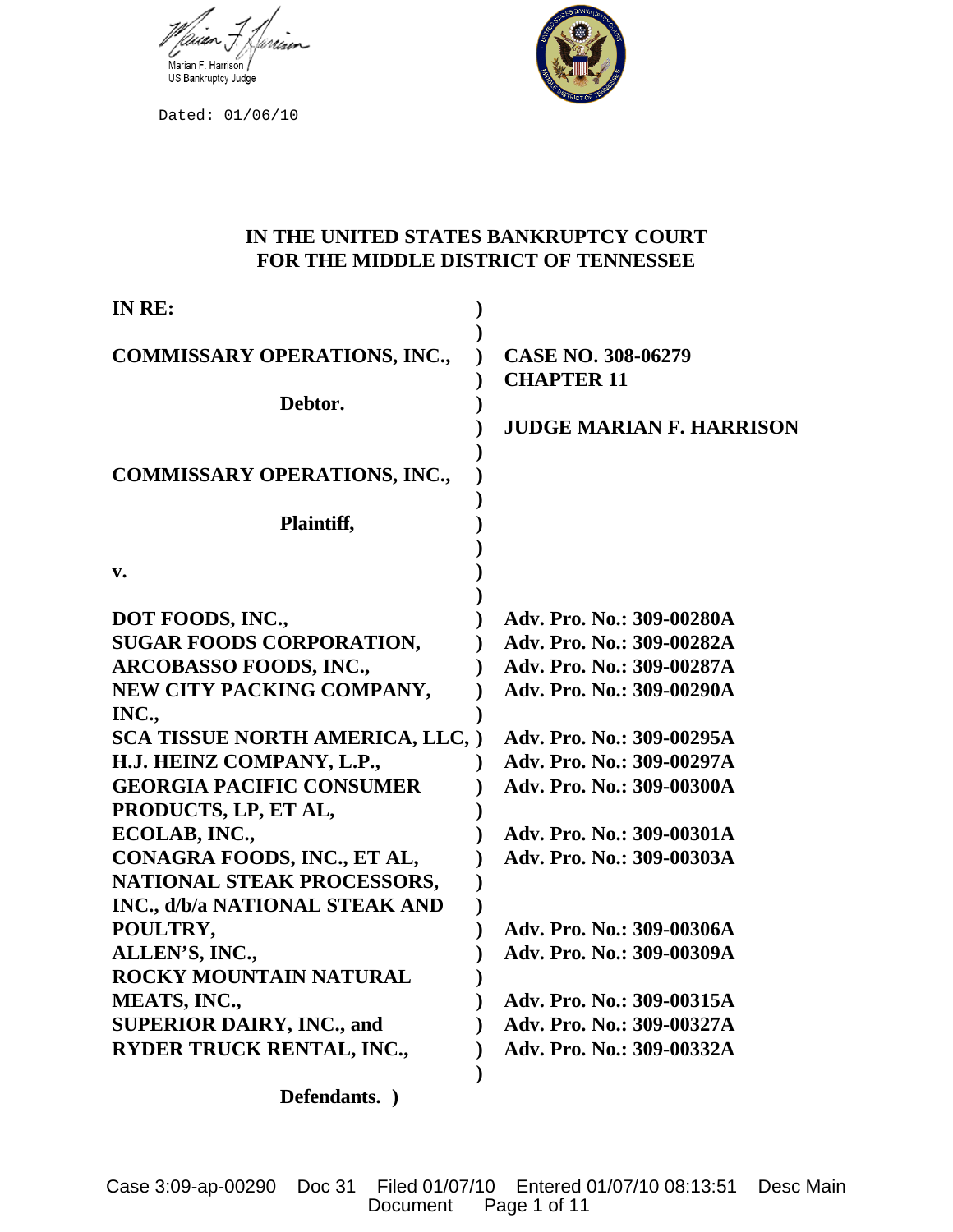## **MEMORANDUM OPINION \_\_\_\_\_\_\_\_\_\_\_\_\_\_\_\_\_\_\_\_\_\_\_\_\_\_\_\_\_\_\_\_\_\_\_\_\_\_\_\_\_\_\_\_\_\_\_\_\_\_\_\_\_\_\_\_\_\_\_\_\_\_\_\_\_\_\_\_\_\_\_\_**

**\_\_\_\_\_\_\_\_\_\_\_\_\_\_\_\_\_\_\_\_\_\_\_\_\_\_\_\_\_\_\_\_\_\_\_\_\_\_\_\_\_\_\_\_\_\_\_\_\_\_\_\_\_\_\_\_\_\_\_\_\_\_\_\_\_\_\_\_\_\_\_\_**

This matter came before the Court upon the debtor's motions for declaratory judgment regarding the use of 11 U.S.C. § 503(b)(9) administrative invoices in the 11 U.S.C. § 547(c)(4) subsequent new value defense to a preference claim and the various defendants' objections to the debtor's motions and motions for summary judgment on the same issue.<sup>1</sup> As stated in open court and for the following reasons, the Court denies the debtor's motions for declaratory judgment, sustains the defendants' objections to the debtor's motions, and grants the defendants' motions for partial summary judgment.

### **I. PROCEDURAL BACKGROUND**

On July 22, 2008, the debtor filed its voluntary Chapter 11 petition. As of the petition date, the debtor's primary business was the wholesale distribution of food and related items to chain restaurants and restaurant franchisees. The debtor originally intended to reorganize its business, however, due to various post-petition occurrences, the debtor determined in the exercise of its business judgment to wind down its business and liquidate its assets. Over 200 creditors asserted approximately 215 claims for allowance of administrative expenses arising under 11 U.S.C. § 503(b)(9). The debtor then initiated adversary proceedings against

<sup>&</sup>lt;sup>1</sup>At the hearing, the debtor requested permission to present testimony regarding the defendants' reclamation claims. The Court orally denied the request, recognizing that the new value defense was the only issue addressed in the pleadings and set for hearing.

<sup>2</sup> - U.S. Bankruptcy Court, M.D. Tenn.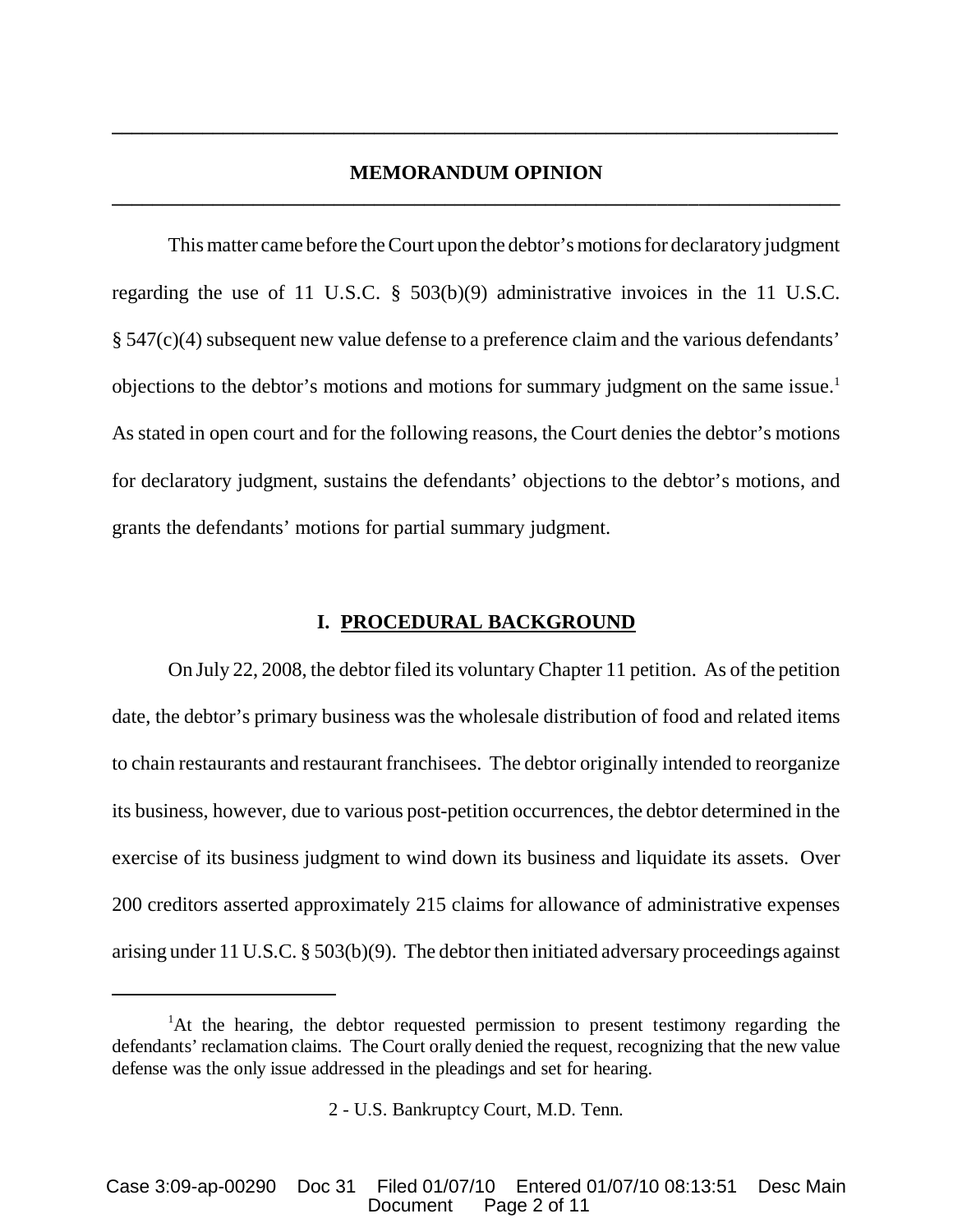several creditors, seeking recovery of alleged preferential transfers made by the debtor within the 90 days prior to the petition date. During a hearing held on September 17, 2009, this Court invited the parties to assert their positions on whether a creditor may reduce its liability by new value provided to a debtor within the 20 days prior to the bankruptcy filing if the creditor also files a § 503(b)(9) administrative claim seeking payment for that new value. Pleadings on this issue were filed in the above-styled adversaries.

## **II. ARGUMENTS**

The issue in dispute is whether the goods and invoices making up the pending 11 U.S.C. § 503(b)(9) claims may be included in the 11 U.S.C. § 547(c)(4) defense to a preference claim, commonly referred to as the "subsequent new value defense." The debtor argues that they should not be included in the subsequent new value defense, asserting that creditors would receive double value for their  $\S$  503(b)(9) invoices: first by receiving administrative expense priority over unsecured creditors, and second by reducing their preference liability by the amount of their § 503(b)(9) invoices, assuming those invoices are for goods provided subsequent to avoidable preferential transfers.

The creditors submit that goods delivered to a pre-petition debtor within the 20 days prior to the petition date benefit the pre-petition debtor and the estate upon a bankruptcy filing. Therefore, the creditors argue that they cannot be excluded from a subsequent new value defense analysis under 11 U.S.C.  $\S$  547(c)(4) because: (1) a creditor's ability to file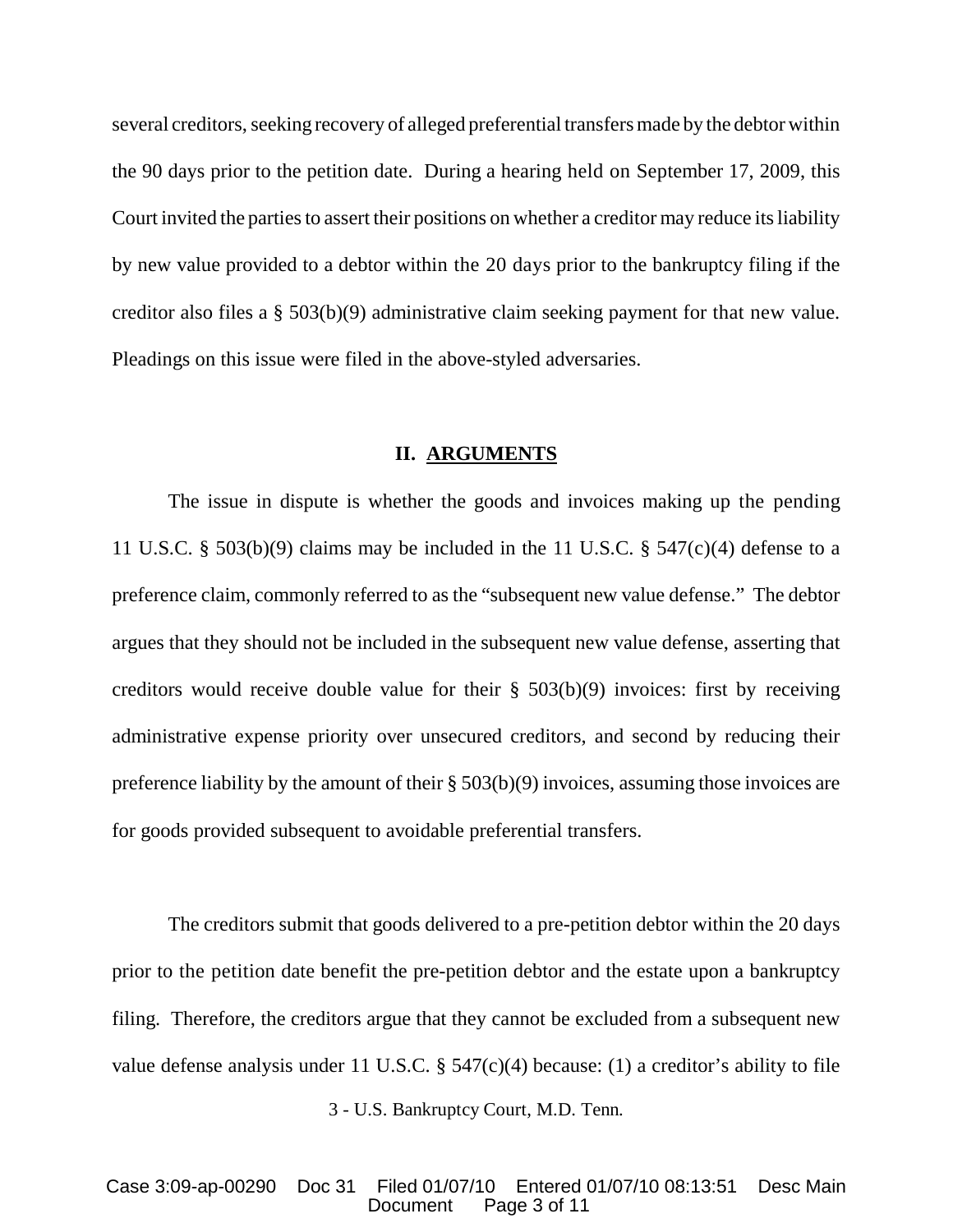a claim for administrative payment for the value of goods delivered in the 20 days prior to the petition date arises only after the debtor files the bankruptcy petition, and unlike reclamation, affords a creditor only the right to request administrative status, but not to seek return of its deliveries, or otherwise encumber the delivered goods prior to or after the bankruptcy filing; (2) any payment that a creditor may receive on a properly filed § 503(b)(9) claim necessarily occurs after the bankruptcy filing, and because post-petition payments cannot be used to deplete pre-petition new value, any payment a creditor receives, or may hope to receive, on its § 503(b)(9) claim cannot deplete that creditor's new value in a subsequent new value defense to a preference action; (3) applying  $\S\S 503(b)(9)$  and  $547(c)(4)$  so as not to limit a

creditor's new value by the amount of its  $\S$  503(b)(9) claim furthers the policy of both provisions to encourage creditors to continue to do business with a troubled debtor; (4) forcing a creditor to choose between its right to administrative expense status under § 503(b)(9) and the statutory defense in § 547(c)(4) runs counter to the long-standing interpretation and treatment of the new value defense; and (5) the plain language of §§ 503(b)(9) and 547(c)(4) and prior case law compel a holding that the new value defense is not reduced by the allowance of an administrative expense claim.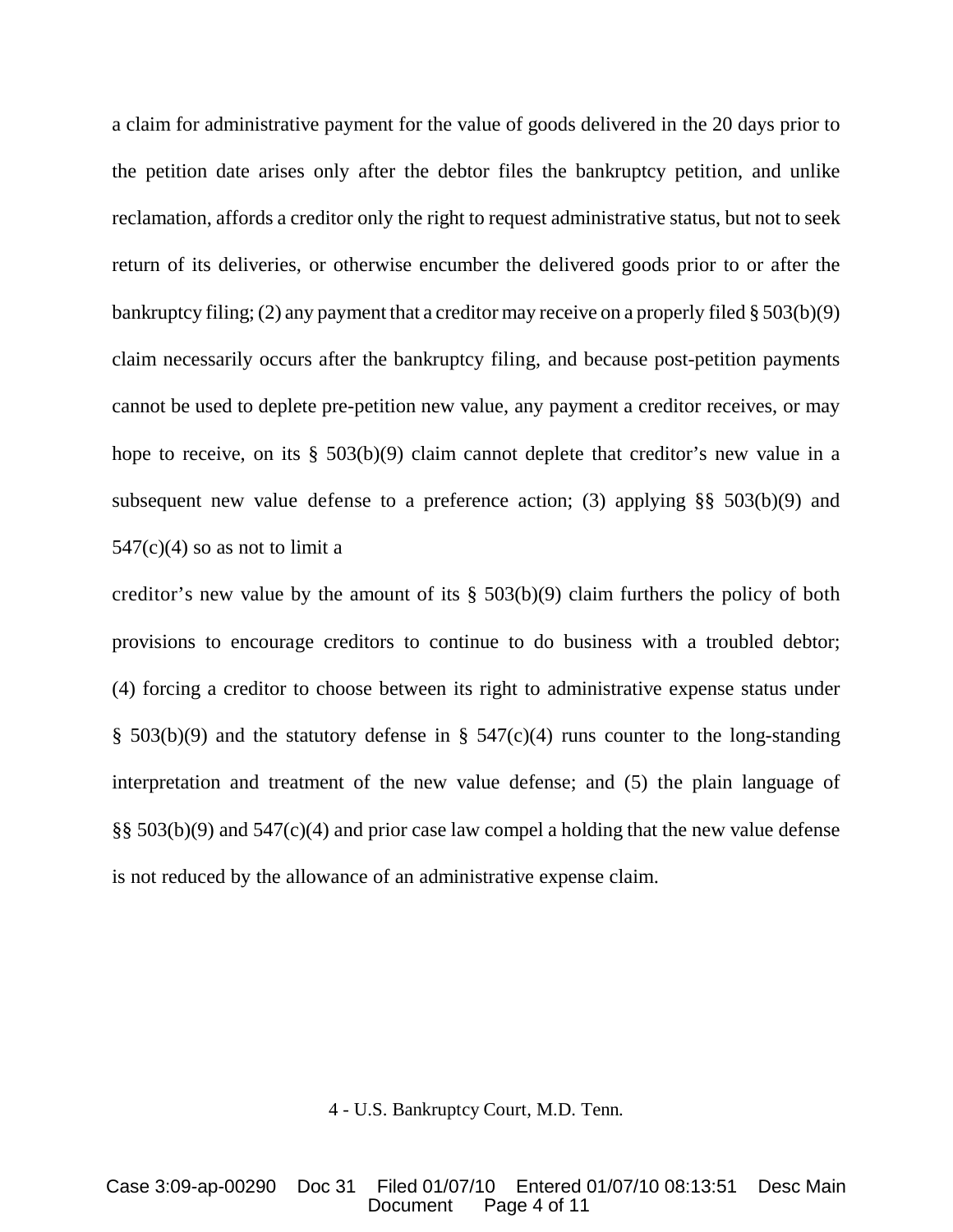#### **III. DISCUSSION**

Whether deliveries entitled to a § 503(b)(9) claim status are disqualified from constituting new value for purposes of 11 U.S.C.  $\S$ § 547(a)(2) and 547(c)(4) is a question of first impression. In order to decide this issue, the Court must consider and interpret 11 U.S.C. §§ 503(b)(9), 547(a)(2), and 547(c)(4).

"New value" is defined in 11 U.S.C.  $\S$  547(a)(2) as "money or money's worth in goods, services, or new credit, or release by a transferee of property previously transferred to such transferee in a transaction that is neither void nor voidable by the debtor or the trustee under any applicable law, including proceeds of such property, but does not include an obligation substituted for an existing obligation." Pursuant to 11 U.S.C. § 547(c)(4), a creditor is protected from avoidance of an allegedly preferential transfer to the extent that after the transfer, the creditor "gave new value to or for the benefit of the debtor." New value helps a creditor reduce its preference liability if that new value is not secured by an otherwise unavoidable security interest. 11 U.S.C.  $\S$  547(c)(4)(A). The reasoning behind this limitation is that a debtor "is not enhanced if the new value given after the preferential transfer is subject to liens and would not balance the loss caused by the preferential transfer." *Phoenix Rest. Group, Inc. v. Proficient Food Co. (In re Phoenix Rest. Group, Inc.)*, 373 B.R. 541, 547 (M.D. Tenn. 2007).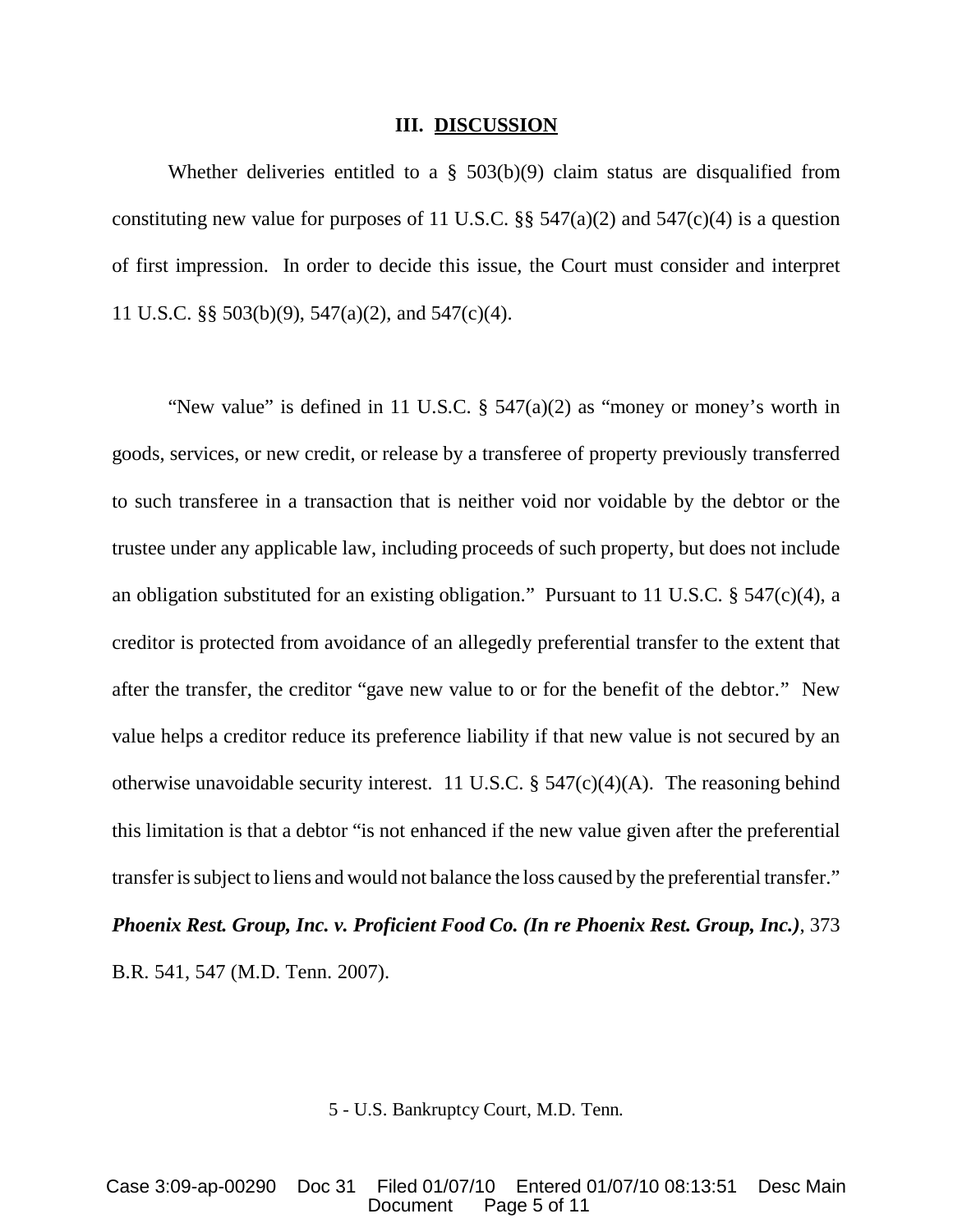Section  $503(b)(9)$  provides that an allowed administrative expense includes "the value of any goods received by the debtor within 20 days before the date of commencement of a case under this title in which the goods have been sold to the debtor in the ordinary course ofsuch debtor's business." A creditor'sright to assert an administrative expense claimunder 11 U.S.C. § 503(b)(9) is not linked to or conditioned upon the creditor's separate, potential right to assert a reclamation claim against the debtor pursuant to 11 U.S.C. § 546(c). *See ASM Capital, LP v. Ames Dep't Stores,Inc. (In re Ames Dep't Stores,Inc.),* 582 F.3d 422, 424 n.2 (2d Cir. 2009) (Congress "amended section 546(c)(2) to provide that '[i]f a seller of goods fails to provide notice in the manner described in paragraph (1), the seller still may assert the rights contained in section 503(b)(9)'") (citation omitted). While 11 U.S.C. § 503(b)(9) affords a creditor the opportunity to receive payment for goods delivered within the 20-day period before the bankruptcy filing, it does not allow a creditor to claim a lien or otherwise repossess those delivered goods. In other words, it is not a reclamation claim.

6 - U.S. Bankruptcy Court, M.D. Tenn. As stated earlier, there are no reported decisions specifically addressing whether payment of a § 503(b)(9) claim precludes the claimant from asserting a new value defense based upon the related 20-day goods delivered to the debtor. However, in *Phoenix Rest. Group, Inc. v. Proficient Food Co. (In re Phoenix Rest. Group, Inc.),* the District Court agreed with the bankruptcy court and determined that the amount of a preference defendant's reclamation claim can be used to deplete that defendant's new value because the defendant "essentially kept strings on those goods and thus, the goods subject to reclamation did not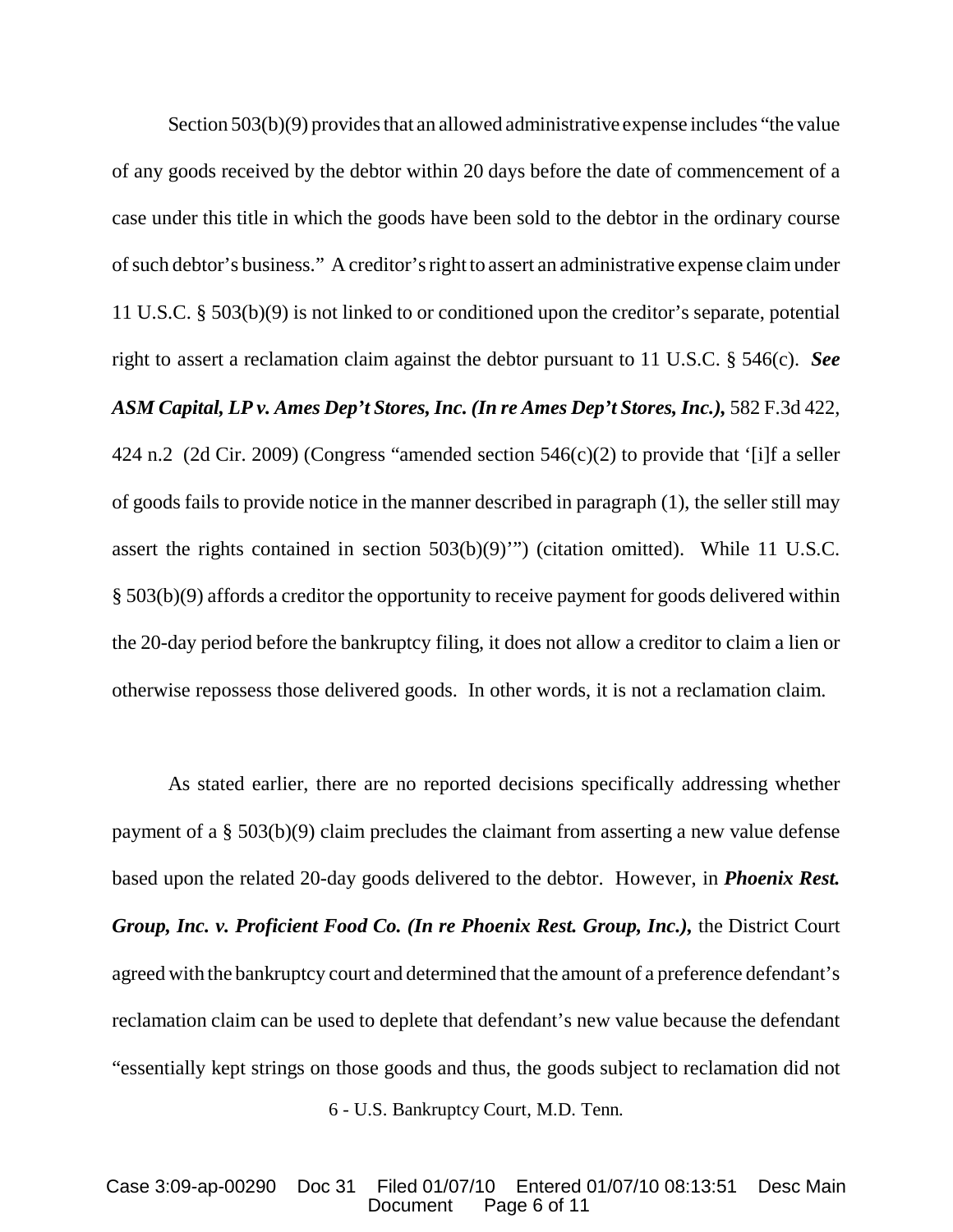enhance [the debtor] . . . . " 373 B.R. 541, 547. The District Court adopted the bankruptcy court's reasoning that:

[G]oods shipped on the eve of bankruptcy that are subject to reclamation are not the same "money or money's worth, as goods shipped free of the seller's strings." *See* 11 U.S.C. § 547(a)(2). In the same sense that goods subject to a PACA trust do not enhance the debtor because the value of those goods is held in trust for the growers and shippers, goods subject to reclamation do not enhance the debtor to the extent the value of those goods can be reclaimed.

Id. at 548 (citation omitted).

In other words, in *In re Phoenix Rest. Group, Inc.,* the District Court valued the reclamation right at an amount equal to the amount of the goods. Thus, there was no remaining new value available as a preference defense because the reclamation right was fully recognized and paid by the debtor. *Id.* at 549. The same rationale does not apply to § 503(b)(9) claims.

First, the ability to assert a § 503(b)(9) claim, unlike a reclamation claim, only arises after the filing of the bankruptcy petition. The right to a  $\S 503(b)(9)$  administrative claim for those goods shipped within the preceding 20 days is solely cognizable in bankruptcy. In fact, at the time the goods are shipped to the debtor, the claimant does not even know it is shipping within the 11 U.S.C. § 503(b)(9) period. Moreover, even once a § 503(b)(9) claim is asserted, the holder is still not entitled to a lien on the goods subject to the claim or demand the return of such goods. Instead, the claimant is only entitled to request priority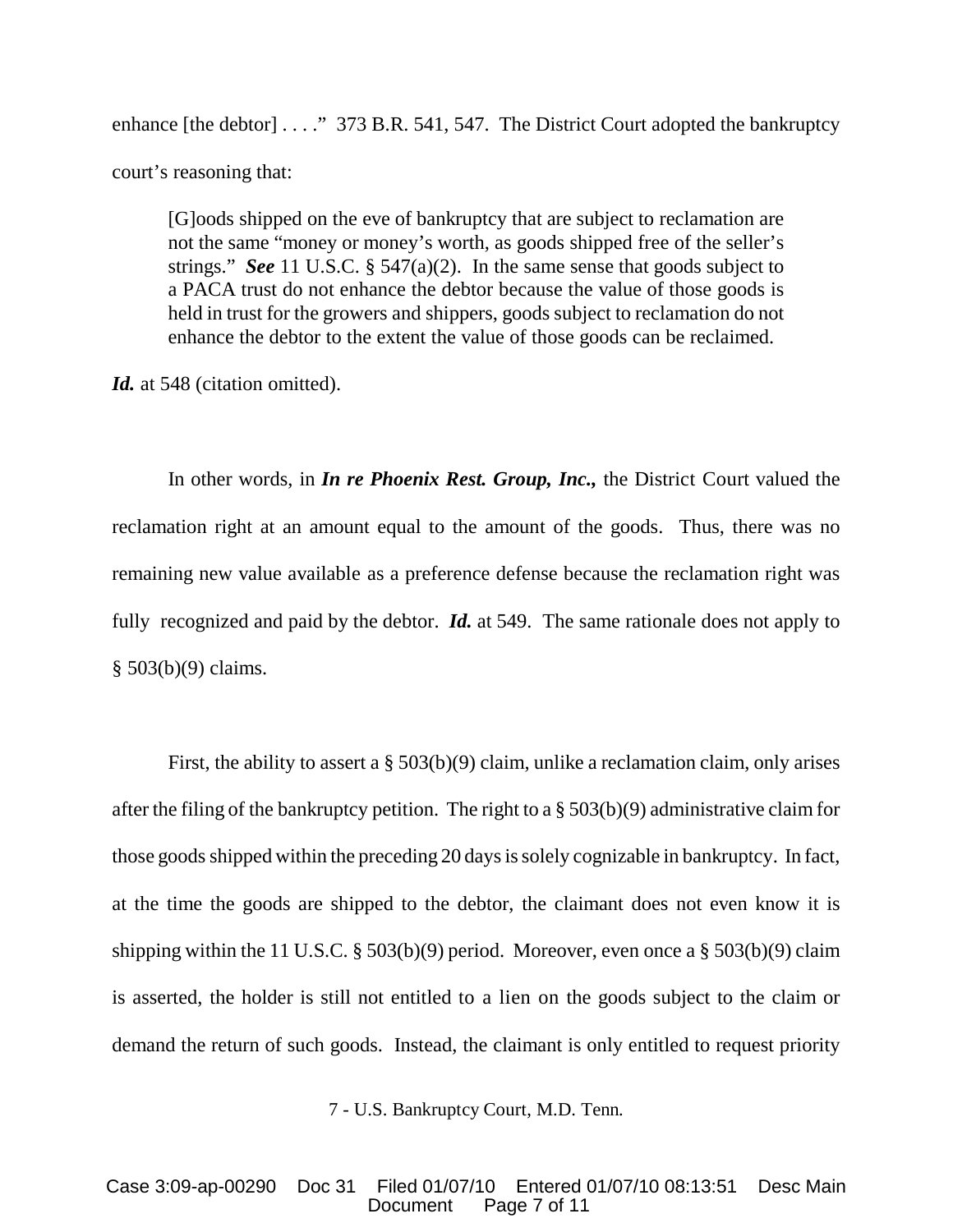payment for goods that are in the debtor's possession pre-petition and then used by the debtor-in-possession post-petition to continue operations.

The debtor-in-possession is not required to hold in trust the value of the goods for the benefit of the potential § 503(b)(9) claimant. Instead, payment is dependent upon whether the claimant's  $\S$  503(b)(9) claim is approved by the Court and whether the debtor-inpossession has the ability to pay the  $\S$  503(b)(9) claim either before or after a plan is confirmed.

With reclamation claims, the debtor is obligated to segregate and return reclamation goods, depriving it of the ability to re-sell the goods at a profit or to incorporate the goods into a manufactured product for sale. Conversely, a debtor can freely use goods subject to a § 503(b)(9) claim, whether before or after the petition date. Thus, goods shipped to and received by a debtor in the 20 days prior to bankruptcy are exactly the same as "money or money's worth as goods shipped free of the seller's strings." *Id.* at 548.

8 - U.S. Bankruptcy Court, M.D. Tenn. Section 503(b)(9) claims are analogous to critical vendor claims. In *Phoenix Rest. Group, Inc. v. Ajilon Prof'l Staffing LLC (In re Phoenix Rest. Group, Inc.)*, 317 B.R. 491 (Bankr. M.D. Tenn. 2004), at issue was a preference defendant's new value defense where the defendant had been a critical vendor and received full payment post-petition for prepetition new value invoices. *Id.* at 496. Judge Lundin determined that the "plain language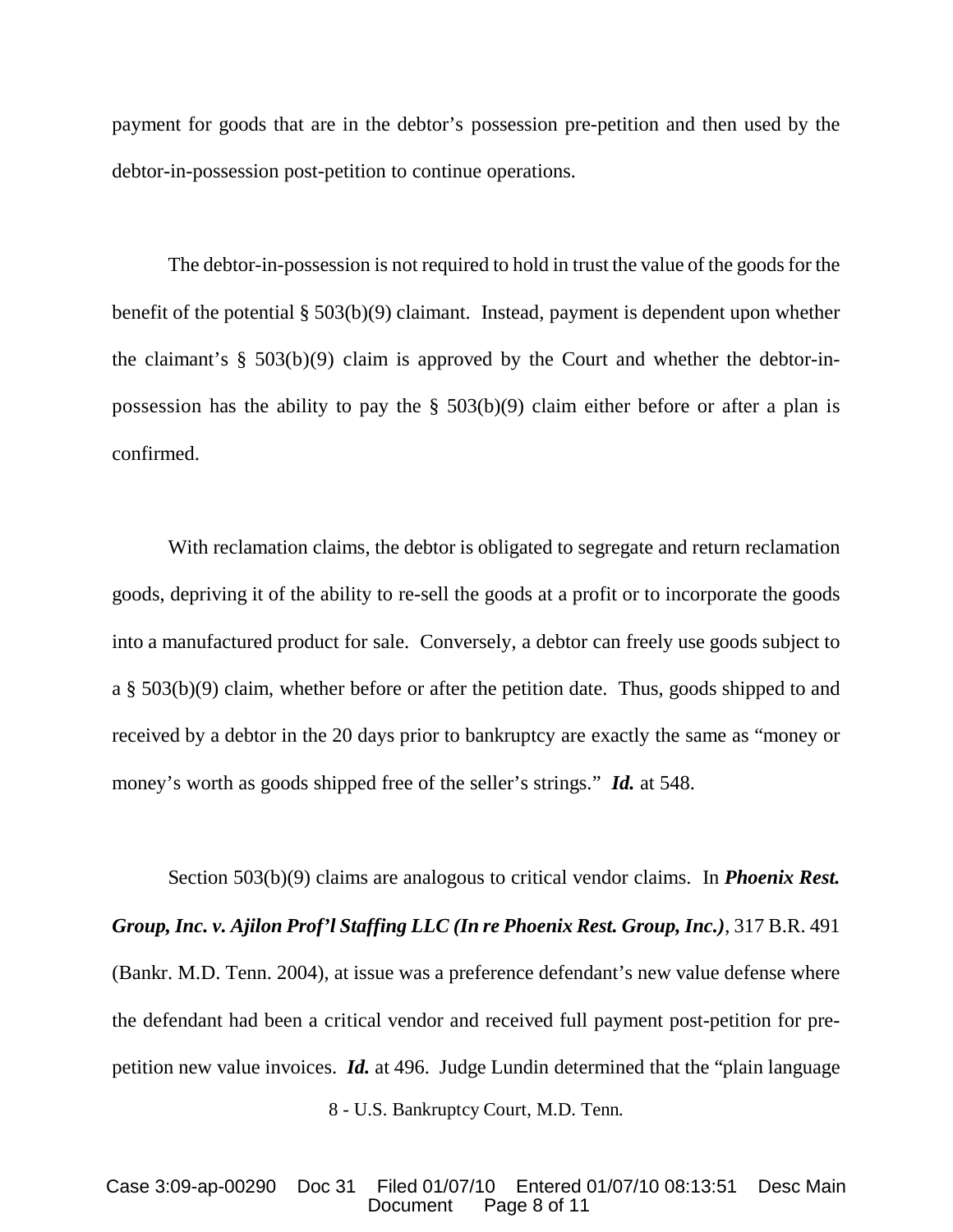of § 547 closes the preference window at the petition, limiting the § 547(c)(4) defense to new value supplied and payments made *before* the debtor crosses into bankruptcy." *Id.* (emphasis added). *See also Kaye v. Accord Mfg.,Inc.,* No. 05-0732, 2007 WL 5595447 (Bankr. M.D. Tenn. June 6, 2007) (post-petition paid new value is not excluded from new value defense). Obviously, critical vendors, who have been paid in full and do not receive statutory status, should not occupy a more favorable position as preference defendants than § 509(b)(9) claimants, whose administrative claims are expressly contemplated for distribution in the Bankruptcy Code and while allowed, have not been paid. Because goods shipped to and received by a debtor in the 20 days prior to bankruptcy satisfy the definition of "new value" in 11 U.S.C. § 547(a)(2), a creditor need not reduce its new value, in a subsequent new value defense, by the amount of any deliveries included in its § 503(b)(9) claim.

The possibility that a § 503(b)(9) claimant might receive payment for the deliveries it made to a debtor within the 20 days prior to the petition date does not remove those deliveries from the definition of "new value" in 11 U.S.C.  $\S$  547(a)(2). As discussed in *Phoenix Rest. Group, Inc. v. Proficient Food Co. (In re Phoenix Rest. Group, Inc.),* the "preference window of § 547 closed on the date of the filing of the bankruptcy petition and post-petition payments could not be used to deplete pre-petition 'new value.'" 373 B.R. 541*,* 547. Thus, the possibility that a debtor may pay a creditor's § 503(b)(9) claim post-petition does not negate the value represented by the claim that the creditor provided to the debtor. The deliveries benefit the estate, for purposes of 11 U.S.C.  $\S\S$  547(a)(2) and 547(c)(4),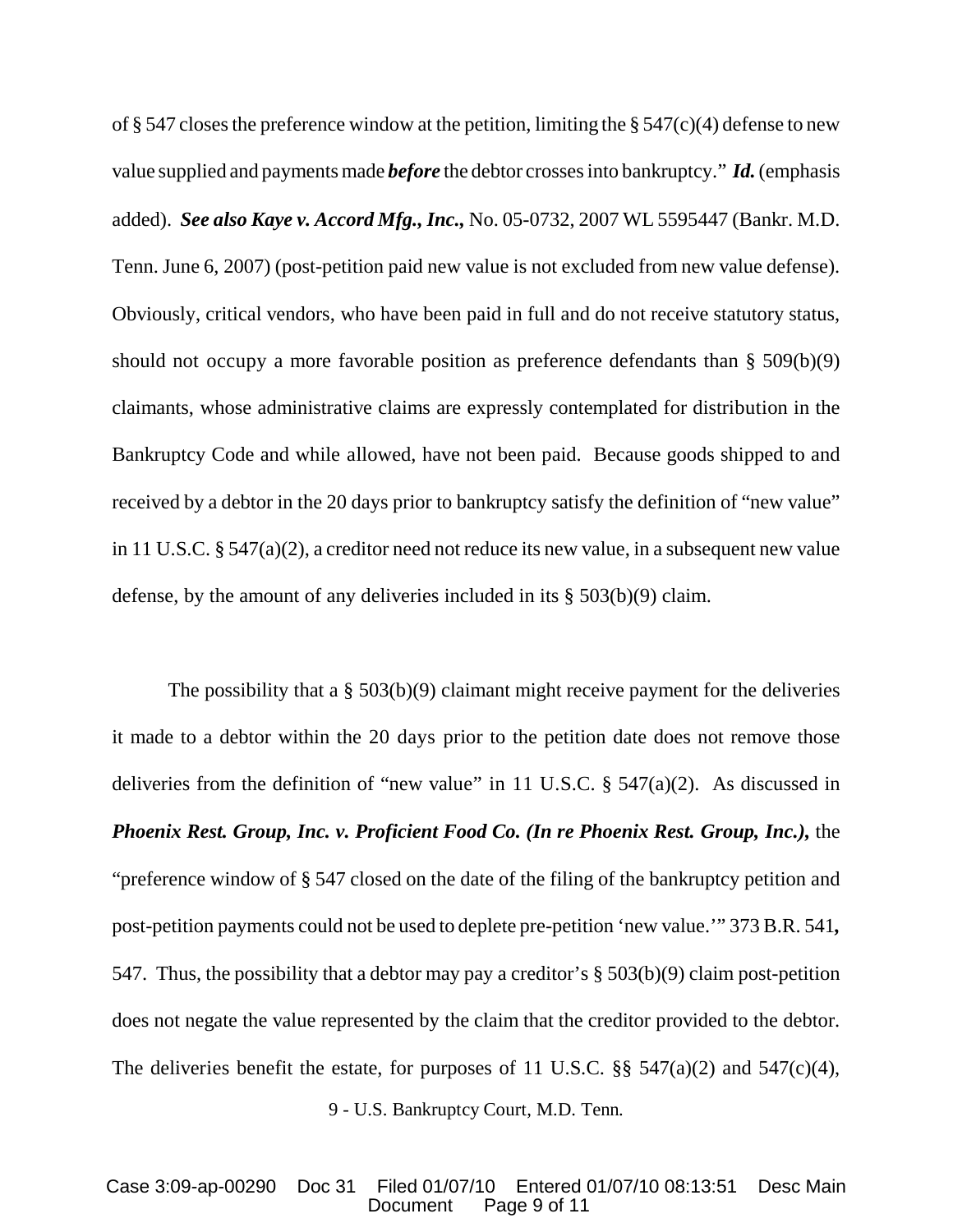regardless of whether the § 503(b)(9) claimants are paid at a later date for those deliveries. Even if the creditor receives a limited post-petition payment on its § 503(b)(9) claimto cover the "value" of the goods, the debtor-in-possession has realized the mark-up profit on the re-sale of the goods (or use of the goods incorporated into a finished product for sale, for a manufacturing or distributor debtor) and has the ability to fill an order to its customers' satisfaction. Meeting and fulfilling the expectation of customers achieves the most important goal of a business entity – to maximize its goodwill.

Finally, the Congressional policy behind 11 U.S.C. § 503(b)(9) (giving trade creditors a post-petition priority for the value of goods delivered to the debtor within 20 days of the petition) and 11 U.S.C. § 547(c)(4) (encouraging creditors to continue to do business with and extend credit to debtors in trouble and heading for bankruptcy) supports this conclusion. *See In re Arts Dairy*, *LLC*, 414 B.R. 219, 220 (Bankr. N.D. Ohio 2009) (describing policy goals of § 503(b)(9)); *In re PhoenixRest. Group,Inc.,* 373 B.R. 541, 547 (describing policy goals of  $\S 547(c)(4)$ ).

To force a creditor to choose between asserting a § 503(b)(9) claim and preserving its right to assert a subsequent new value defense that includes deliveries made to the debtor within the 20 days prior to the bankruptcy filing would work a disservice on Congress' inherent policy goals when enacting 11 U.S.C.  $\S$ § 503(b)(9) and 547(c)(4). Requiring creditors to make such a choice would chill their willingness to do business with troubled